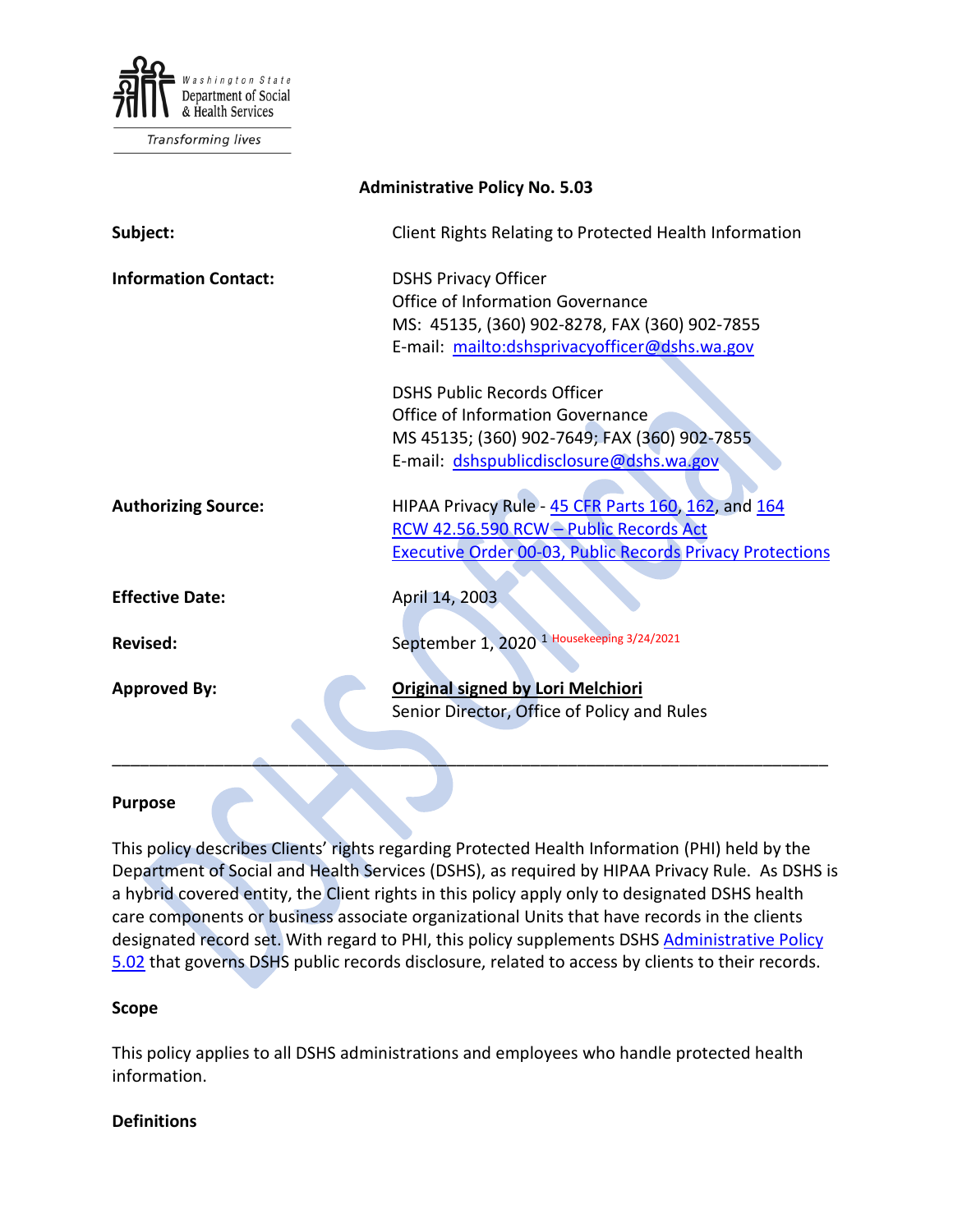**Business associate organizational units (BAOU):** BAOUs are internal to DSHS and perform the department's daily activities that relate to providing health care. These activities must relate to covered functions. Some examples of covered functions include: conducting quality assessment and improvement activities; studies related to improving case management and care coordination; contacting health care providers and patients with information about treatment alternatives; licensing activities, claims processing, data analyses, utilization review, patient safety activities, and legal, actuarial, accounting, consulting, data aggregation, management administrative, accreditation, or financial services, and other activities relating to the creation, renewal or replacement of a contract of health insurance, or health benefits. BAOUs are covered by HIPAA when performing work associated with a DSHS Health Care Component.

**Client:** A person who receives services or benefits from DSHS. This term includes, but is not limited to, consumers, recipients, applicants, residents of DSHS facilities or institutions, and parents receiving support enforcement services. Clients include persons who previously received services or benefits and persons applying for benefits or services.

**Client record:** Includes information held by DSHS that relates to a particular client.

**Covered entity:** A covered entity is a health plan, a health care clearinghouse, or a covered health care provider. A health care provider is a covered entity if it transmits information electronically in conjunction with a HIPAA covered transaction (see [45 CFR §160.103\)](http://www.ecfr.gov/cgi-bin/text-idx?SID=514bad6e2f27a42e8e07ea6c66db3592&node=se45.1.160_1103&rgn=div8). As defined in 45 CFR 164.103, DSHS is a hybrid covered entity that has designated programs as health care components within the administrations and divisions as provided on the DSHS [Website.](http://www.dshs.wa.gov/pdf/ms/forms/03_387add.pdf) DSHS is a hybrid covered entity. Only its Health Care Components, listed in DSHS Form [03-387B,](http://forms.dshs.wa.lcl/formDetails.aspx?ID=13730) and identified [BAOUs](http://one.dshs.wa.lcl/FS/Records/Privacy/Breach/Pages/default.aspx) subject to the HIPAA Rules.

**Designated health care professional:** A person designated by an administration or division to consult in initial denials of access to PHI in the designated record set [\(45 CFR §164.524\(a\)\(3\)\)](https://www.ecfr.gov/cgi-bin/text-idx?SID=b1e1645e3e0cfe688cf0b1522062dcd8&mc=true&node=se45.2.164_1524&rgn=div8). This person is licensed to practice a health profession as defined in RCW [18.120.020](https://app.leg.wa.gov/RCW/default.aspx?cite=18.120.020) for DSHS.

**Designated record set:** A group of records maintained by DSHS that are: a) medical records and billing records about clients; b) enrollment, payment, claims adjudication, and case or medical management records; or c) used, in whole or in part, to make decisions about clients. In DSHS, the designated record set may be a subset of the client record.

**DSHS designated health care professional:** A person who is licensed to practice a health profession as defined in [RCW 18.120.020](https://app.leg.wa.gov/RCW/default.aspx?cite=18.120.020) and who is the person designated by the DSHS secretary to serve as the agency-wide reviewing official for all DSHS PHI reviews.

**DSHS privacy officer:** The person designated by the DSHS secretary or secretary's designee to oversee the department's privacy program.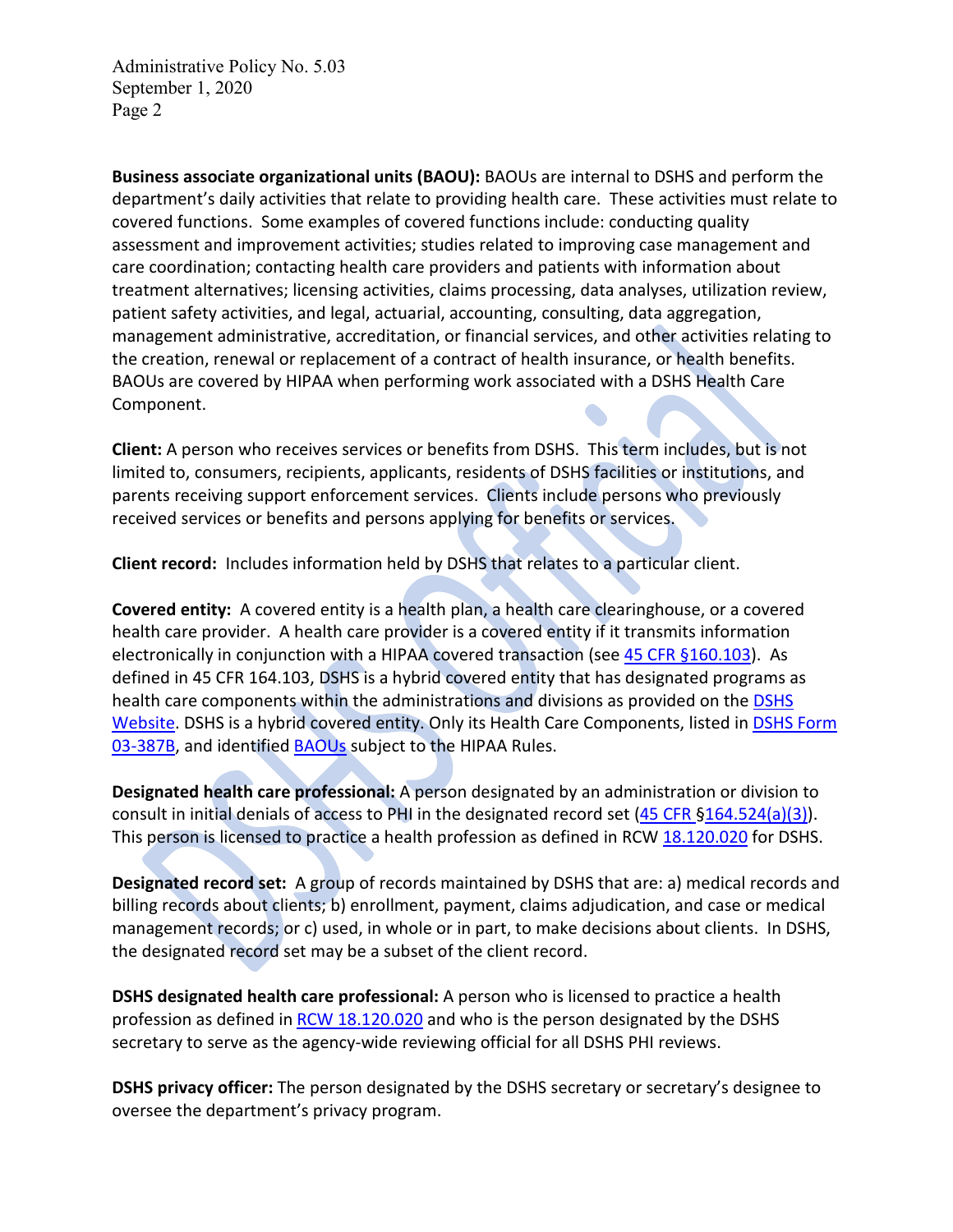**DSHS public records officer:** The person designated as the public records officer for the department under [RCW 42.56.580.](https://www.google.com/url?sa=t&rct=j&q=&esrc=s&source=web&cd=1&cad=rja&uact=8&ved=0CB4QFjAA&url=http%3A%2F%2Fapp.leg.wa.gov%2Frcw%2Fdefault.aspx%3Fcite%3D42.56.580&ei=07JbVJ-0Nsu5ogSEroDQCg&usg=AFQjCNHeslthsvg-fGW3k7LCRwCnODPKug&bvm=bv.79184187,bs.1,d.cGE) The DSHS public records officer has primary responsibility for management, oversight and monitoring of the department's public records request process.

**Health care:** Care, services, or supplies related to the health of a client, including, but not limited to, preventive, diagnostic, therapeutic, rehabilitative, maintenance, or palliative care; counseling for a physical or mental condition, and prescribed drug, device, or equipment.

**Health care component (HCC):** A component or combination of components of a hybrid covered entity designated by the hybrid covered entity as a health plan, a covered health care provider, or both.

**Health care provider:** A provider of medical or health services, and any person or organization that furnishes, bills, or is paid for providing health care in the normal course of business. A health care provider is a covered entity if it transmits information electronically in conjunction with a HIPAA covered transaction (See [45 §CFR 160.103\)](https://www.ecfr.gov/cgi-bin/text-idx?SID=b1e1645e3e0cfe688cf0b1522062dcd8&mc=true&node=se45.2.160_1103&rgn=div8).

Health Care Information Act (HCIA): [Chapter 70.02 RCW](https://app.leg.wa.gov/RCW/default.aspx?cite=70.02&full=true) Medical Records - Health Care Information Access and Disclosure.

**Health information:** Any information, whether oral or recorded in any form or medium, that:

- 1. Is created or received by DSHS concerning a client or potential client; and
- 2. Relates to the past, present, or future physical or mental health or condition of the individual; the provision of health care to the individual; or the past, present, or future payment for the provision of health care to the individual; and
- 3. Identifies or can readily be associated with the identity of a client or potential client. "Health Information" is considered to be the same as "Health Care Information" in the HCIA [\(RCW 70.02.010\)](http://app.leg.wa.gov/RCW/default.aspx?cite=70.02.010).

**Health plan:** An individual or group plan, or government program that provides or pays the cost of medical care or health related services provided by department health care components or other covered entities as defined by HIPAA. This is the same as "third-party payor" as defined in the HCIA.

**HIPAA:** The Health Insurance Portability and Accountability Act of 1996, 42 USC §1320d et seq. To implement HIPAA, the U.S. Department of Health and Human Services Office for Civil Rights (OCR) has adopted the [HIPAA Privacy Rule, Security Rule and Breach Notification Rules.](https://www.ecfr.gov/cgi-bin/text-idx?gp=&SID=6dd161ddba1daccd8a832e3b49daaa65&mc=true&tpl=/ecfrbrowse/Title45/45CsubchapC.tpl)

**Hybrid covered entity:** A single legal entity:

- 1. That is a covered entity;
- 2. Whose business activities include both covered and non-covered functions; and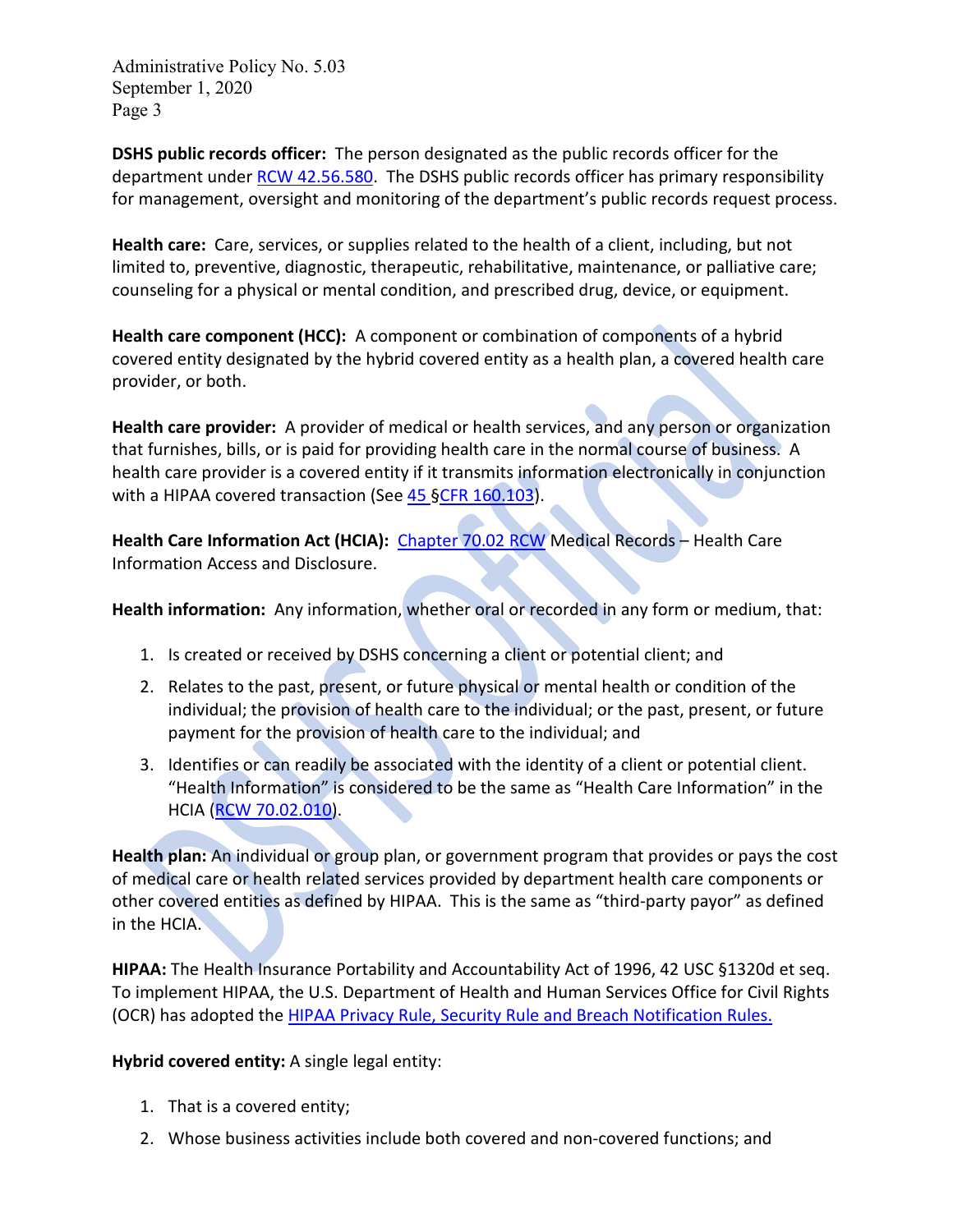3. That designates health care components in accordance with the Privacy Rule.

The department is a hybrid covered entity under the HIPAA Privacy Rule.

**Individually identifiable:** Means that a record contains information, which reveals or can likely be associated with the identity of the person or persons to whom the record pertains, such as, names, addresses, client ID numbers, and unique characteristics. Also may be known as individually identifiable health information or "IIHI".

**Non-covered health care provider:** A provider of medical or health services, and any person or organization that furnishes, bills, or is paid for providing health care in the normal course of business who does not use electronic media to transmit health information to perform HIPAA covered transactions. For example, a social service worker whose activities meet the HIPAA definition of furnishing health care will be a health care provider but will not be subject to HIPAA if that social service worker does not transmit health information in an electronic form in connection with a transaction covered by HIPAA. The "non-covered" term means not covered by HIPAA.

**Personal representative:** A person with authority to make decisions on behalf of an adult or an unemancipated minor under Washington law. A personal representative includes parents or guardians of minor children, guardians for persons declared to be incompetent by a court, and personal representatives for estates of deceased persons but does not include legal representatives or attorneys unless granted this authority by the client or law.

<span id="page-3-0"></span>**Protected health information (PHI):** Individually identifiable health Information about a client that is transmitted or maintained by a DSHS health care component in any form or medium. PHI includes demographic information that identifies the individual or about which there is a reasonable basis to believe can be used to identify the individual. Individually identifiable health information in DSHS records about an employee or others who are not clients is not protected health information.

**PHI Review:** Review of the denial of access to PHI in designated record sets by the DSHS designated health care professional under [45 CFR §164.524 \(a\)\(4\).](https://www.ecfr.gov/cgi-bin/text-idx?SID=b1e1645e3e0cfe688cf0b1522062dcd8&mc=true&node=se45.2.164_1524&rgn=div8)

**Privacy Coordinator:** A person designated by DSHS administrations, divisions, institutions, or regions to manage and direct privacy issues, client privacy rights, and to coordinate with the DSHS privacy officer in carrying out the department's privacy program described in [Administrative Policy 5.01.](http://one.dshs.wa.lcl/Policies/Administrative/DSHS-AP-05-01.pdf)

**Public records coordinator:** A person designated to respond to public records requests within an organizational unit or who is appointed as responsible to respond to public records requests for an office, program, facility, division, or administration.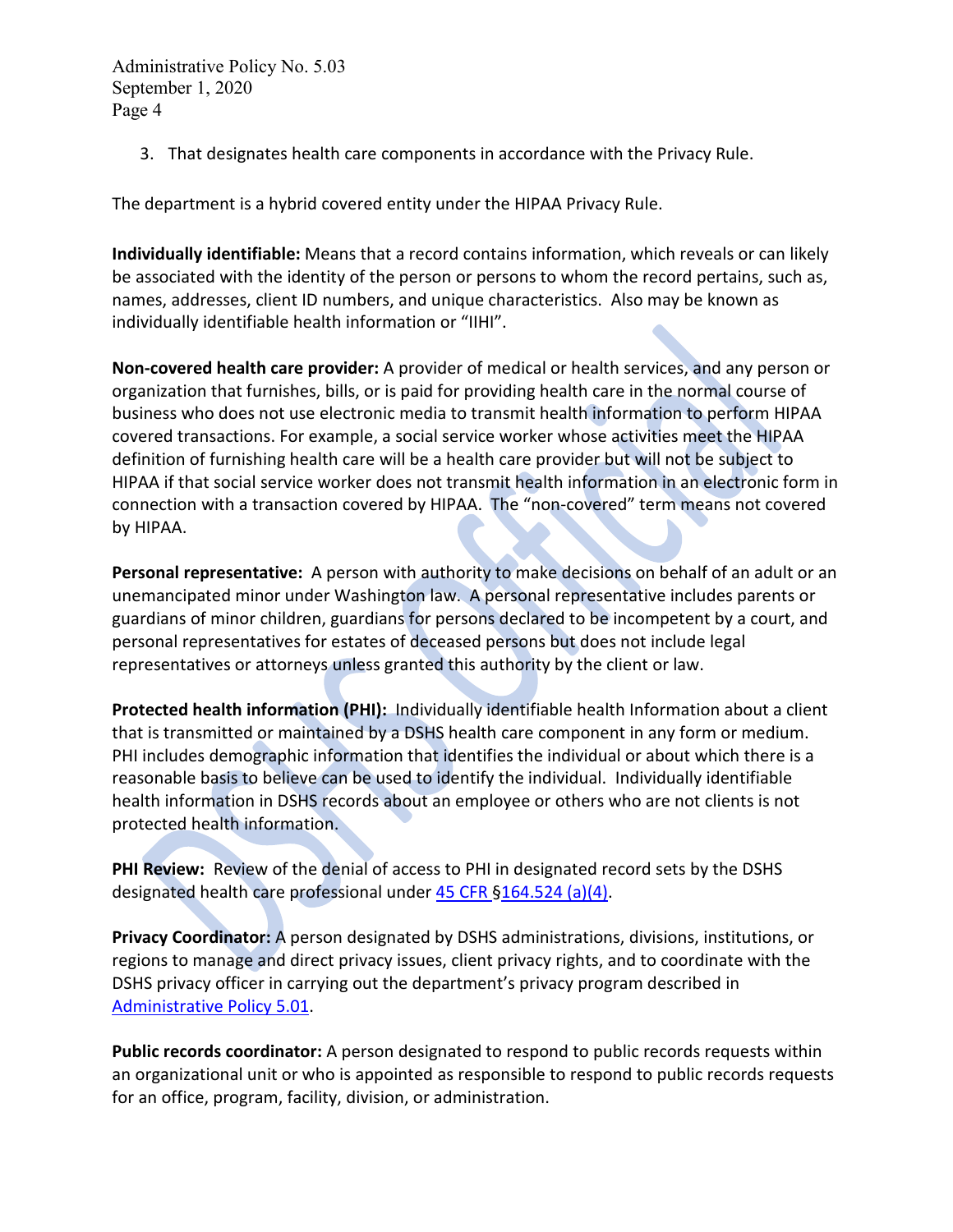### **Policy**

# **A. General: DSHS must follow special requirements when client records include protected health information (PHI)**

DSHS client records contain information made confidential by a variety of state and federal laws. This policy describes special rights granted by the HIPAA privacy rule related to protected health information (PHI). DSHS administrations use the designated privacy coordinator system to address issues relating to client rights regarding PHI whenever possible under the oversight of the DSHS privacy officer and in consultation with the DSHS public records officer who also oversees the functions of public records coordinators in carrying out duties under this policy.

As a hybrid covered entity, this policy pertains only to designated DSHS health care components. Documentation of methods used to determine these designations is found at: [http://one.dshs.wa.lcl/FS/Records/Privacy/Pages/HIPAA.aspx.](http://one.dshs.wa.lcl/FS/Records/Privacy/Pages/HIPAA.aspx)

#### **B. DSHS may disclose PHI**

DSHS health care components may disclose protected health information (PHI) of clients as follows, unless a more restrictive law prevents disclosure:

- 1. To clients, if the information is about them;
- 2. To personal representatives of clients;
- 3. To other DSHS health care components for treatment, payment, and health care operations activities;
- 4. To non-covered health care providers for treatment and payment activities;
- 5. To health care providers for treatment and payment;
- 6. To health plans for payment;
- 7. For research that has been reviewed and approved by the Washington State Institutional Review Board.
- 8. With a valid authorization from the client;
- 9. In a facility directory with the appropriate permission;
- 10. To a person involved in a client's care with the appropriate permission;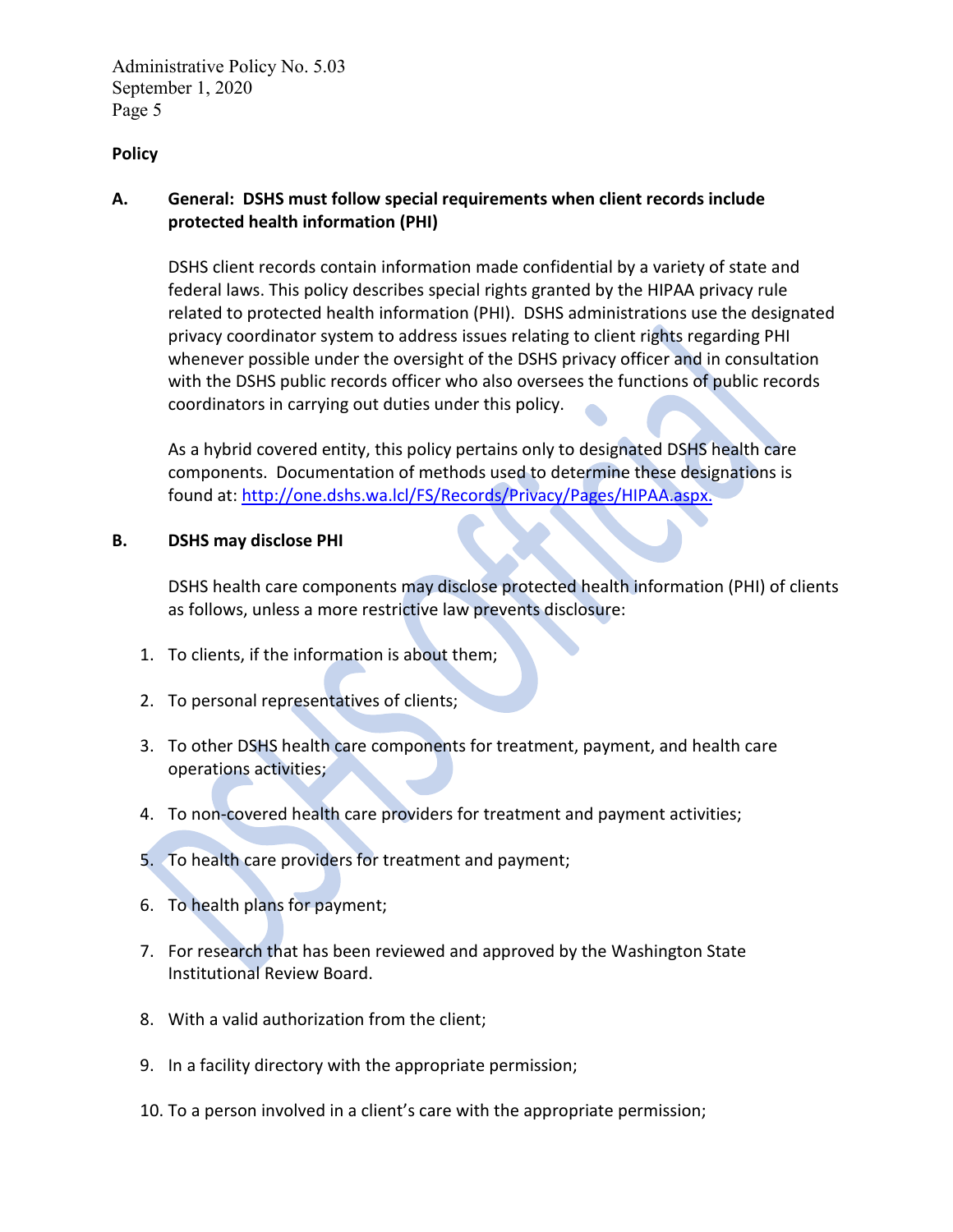- 11. To law enforcement officials to report crime;
- 12. To the Department of Health and Human Services; or
- 13. To agencies, organizations, and individuals as required or permitted by federal or state law.

#### **C. Clients have specific rights related to PHI**

This policy sets out client rights related to PHI:

- 1. The right to request and receive the DSHS Notice of Privacy Practices.
- 2. The right to request access to and a copy of PHI in their designated record set (DRS);
- 3. The right to appeal a DSHS denial for access to PHI in the DRS;
- 4. The right to request an amendment of PHI in their DRS;
- 5. The right to receive an accounting of individuals or organizations who received PHI from their client record under specified circumstances;
- 6. The right to request restrictions on the use or disclosure of PHI; and
- 7. The right to request alternative communication of PHI.

#### **D. Clients have the right to request and receive a Notice of Privacy Practices**

- 1. The Notice of Privacy Practices (NPP) for Client Confidential Information form [\(DSHS 03-](http://forms.dshs.wa.lcl/formDetails.aspx?ID=3584) [387\)](http://forms.dshs.wa.lcl/formDetails.aspx?ID=3584) describes how client confidential information is used and disclosed by DSHS health care components, and the rights clients have relating to their records.
- 2. DSHS must revise and post its NPP whenever there is a material change to uses and disclosures, the client's rights, the client's or DSHS legal duties, or other privacy practices. Material changes trigger requirements to post material revisions on the department's main website and inform clients in the next annual mailing in accordance with HIPAA.
- 3. DSHS health care components that are designated as health plans must distribute the NPP to clients:
	- a. To new enrollees, at the time of enrollment; and
	- b. Within 60 calendar days of a material revision to the NPP.

**Note**: Health plan clients must be notified at least once every three years by the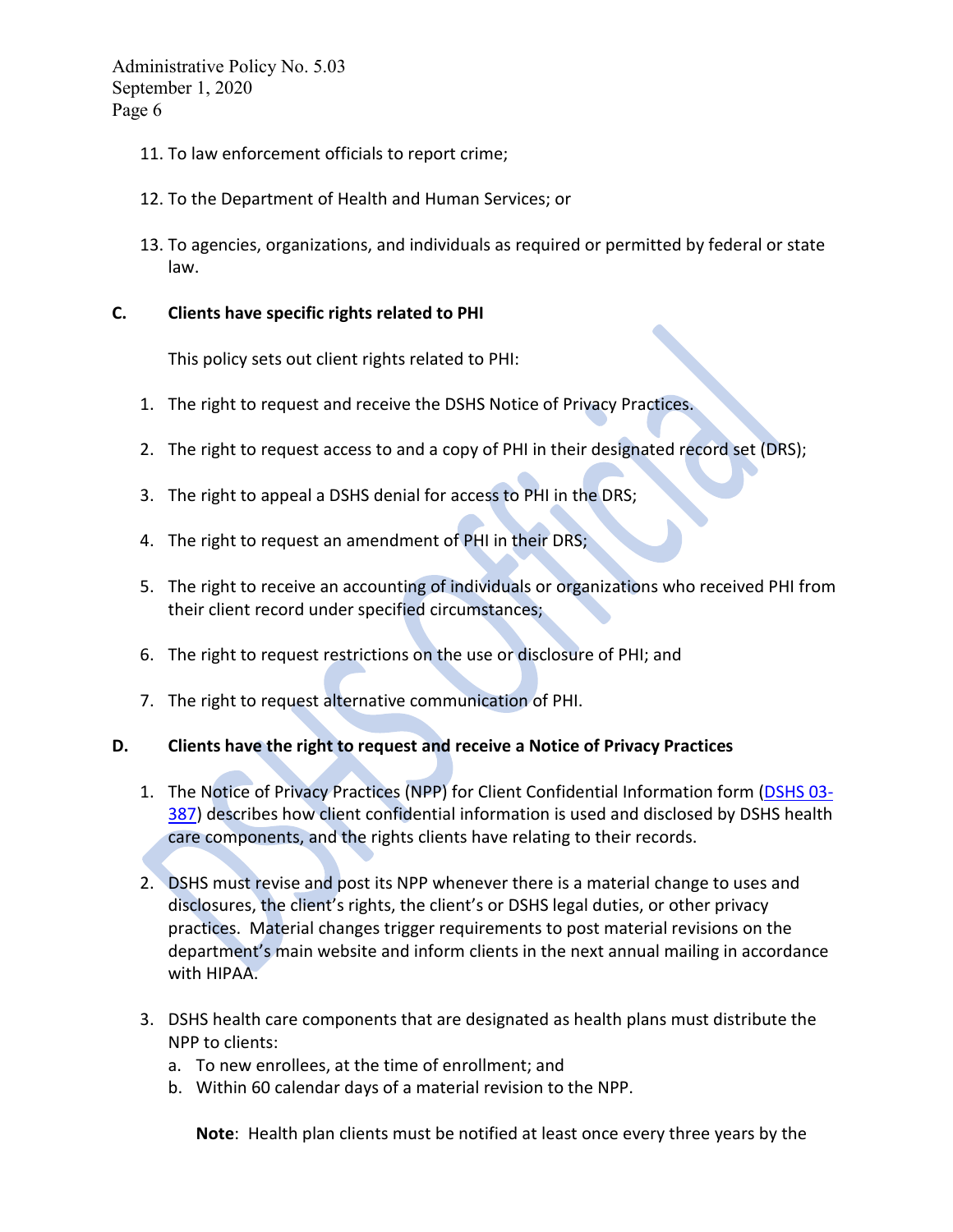health plan of the availability of the notice and how to obtain it.

- 4. DSHS health care components that are covered health care providers with a direct treatment relationship with individuals, such as the Child Study and Treatment Center, Western and Eastern State Hospitals and the DDA Residential Habilitation Centers, must:
	- a. Provide the NPP (03-387) to clients the first time service is delivered or document attempts to provide it;
	- b. If the health care provider has a physical service delivery site, then post the NPP in a prominent location so it can be seen and read by clients; and
	- c. Have the NPP available upon request on or after the effective date of a material revision to the NPP.
	- d. Except in an emergency treatment situation, DSHS health care providers must make a good faith effort to obtain written acknowledgment from the client that they received the NPP. If staff is unable to get written acknowledgment from the client, then they must document their efforts.

# **E. Clients have the right to request access to PHI**

- 1. DSHS must promptly comply with HIPAA deadlines and requirements for responses to requests by clients and personal representatives.
	- a. **Receipt of request:** All DSHS employees who receive a request from a client or personal representative for access to PHI in a designated record set must immediately transfer the request to the public records coordinator or other employee authorized to respond for that part of DSHS. [Administrative Policy 5.02](http://one.dshs.wa.lcl/Policies/Administrative/DSHS-AP-05-02.pdf) sets the procedure and requirements for responses, including the "5-day letter" and how to route requests within DSHS if records are sought from more than one part of the agency.
	- b. **Response deadline**: When a client or the client's personal representative asks for access to client records that include a designated record set, DSHS employees must grant access on a date within 30 calendar days of the date of receipt of the request. Health care components may extend the response time only once in writing for an additional 30 calendar days and must give the reasons for the delay, and the date when the program will provide the records. (See [45 CFR §164.524\(b\).](https://www.ecfr.gov/cgi-bin/text-idx?SID=aee557909a1fb00a83ae931f4cd4e6ea&mc=true&node=pt45.2.164&rgn=div5#se45.2.164_1524))
	- c. **Format of response**: If the client or personal representative requests an electronic copy of e-PHI, the public records coordinator must provide access to the PHI from the designated record set in the electronic form and format requested if it is readily producible in that format or in an agreed readable electronic form and format if not available as requested. (See  $45$  CFR  $$164.524(c)(2)$ ).
	- d. **Access by third parties:** If a client's written and signed request to access records directs the health care component to provide PHI directly to another person, then the public records coordinator must verify that request and seek authorization if possible. If verified, then the public records coordinator must send the PHI directly to the designated person. (See  $45$  CFR  $\S164.524(c)(3)(ii)$ ). This provision does not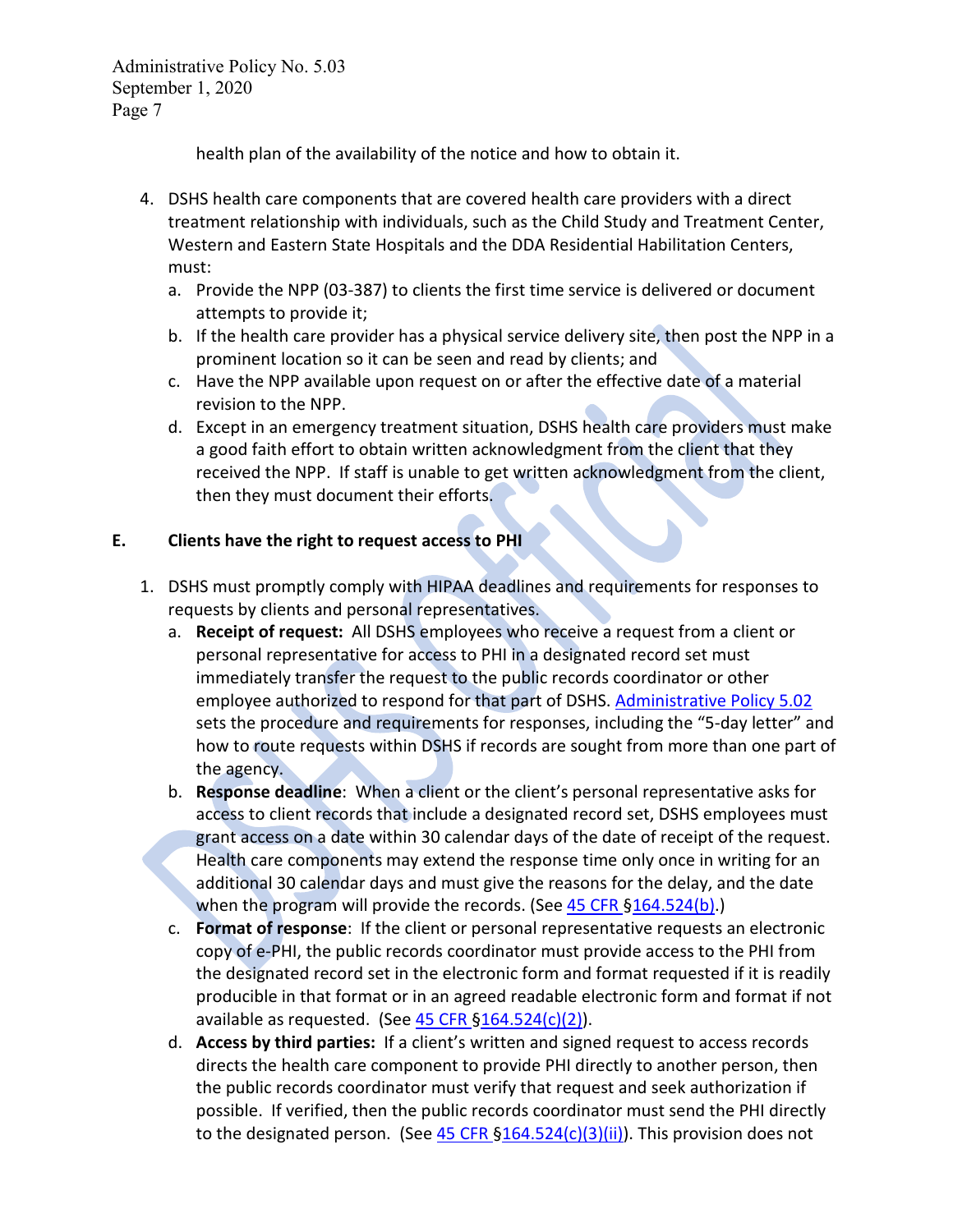apply if other laws prohibit this disclosure, such as chemical dependence laws.

- e. **Fees for copies**: The health care component may charge the client or personal representative a reasonable, cost-based fee, limited to staff time for copying, whether in paper or electronic format, supplies to create or produce the copy, and postage if mailed. (See  $45$  CFR  $$164.524(c)(4)$ .)
- 2. DSHS may deny access to PHI in a designated record set in limited circumstances.
	- a. **Non-reviewable denials of PHI:** A public records officer or coordinator may deny access by a client or personal representative to the following PHI in a designated record set without a right to PHI review:
		- (1) Psychotherapy notes;
		- (2) Records compiled in preparation for or for use in litigation or an administrative proceeding; or
		- (3) Information revealing the identity of someone other than a health care provider who is a witness or complainant who was given a promise of confidentiality or who would be at risk of harm.
	- b. **Reviewable denials of PHI:** A public records coordinator may deny a client or representative access to PHI in a designated record set in the following circumstances:
		- (1) The information is likely to endanger the life or physical safety of the client or another person;
		- (2) The record identifies another person, and disclosure is likely to cause substantial harm to the other person; or
		- (3) The request is made by the client's personal representative, and giving that person access is likely to cause substantial harm to the client or another person.
	- c. **Procedures for denial and review or appeal of client access to PHI** (See [45 §CFR](https://www.ecfr.gov/cgi-bin/text-idx?SID=6dd161ddba1daccd8a832e3b49daaa65&mc=true&node=se45.2.164_1524&rgn=div8)  [164.524\(d\)\)](https://www.ecfr.gov/cgi-bin/text-idx?SID=6dd161ddba1daccd8a832e3b49daaa65&mc=true&node=se45.2.164_1524&rgn=div8)
		- (1) **Denial:** When a public records coordinator denies access to PHI in a designated record set to a client or personal representative, the public records coordinator must notify the client or personal representative in writing, and must explain the reason for denial and the right to contest the denial. The client or personal representative may seek PHI review within 60 calendar days of the denial.
		- (2) **PHI Review:** If the denial of access to PHI in the designated record set is for the reasons under Section E. 2. b. above, then the client is entitled to PHI review. The program's designated health care professional conducts the PHI reviews. The designated health care professional must complete PHI reviews within 60 calendar days of receipt.
		- (3) **Other Appeal Rights:** Clients and personal representatives also have the rights to contest denial or redaction of public records described in **Administrative** [Policy 5.02, Section C](http://one.dshs.wa.lcl/Policies/Administrative/DSHS-AP-05-02.pdf) (14).

# **F. Clients have the right to request amendments to PHI**

1. **Form of request:** Clients must request in writing to amend PHI in their designated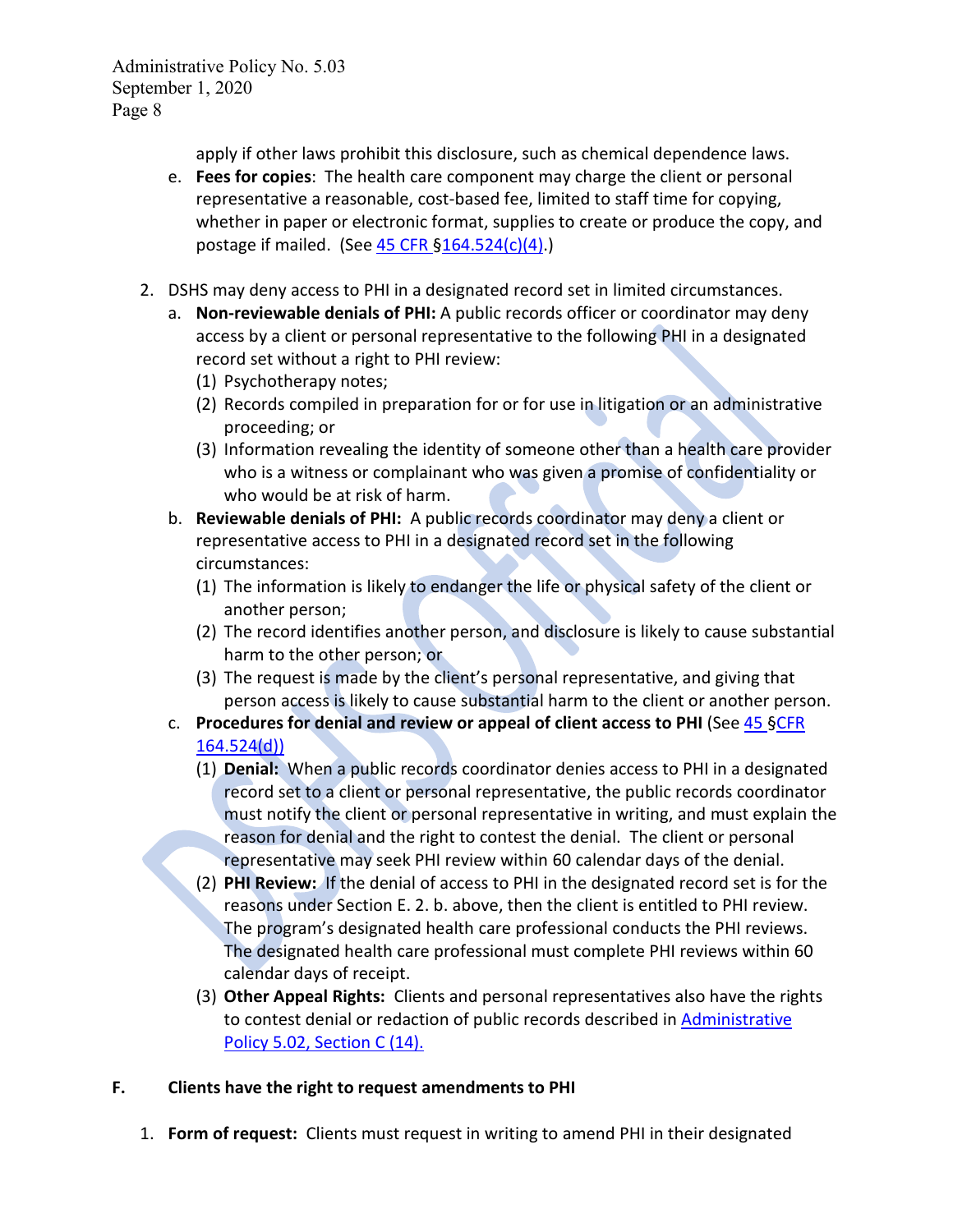record set. Clients must identify whether they request an addition, and/or deletion, to the PHI and must provide a reason for the amendment. Unless other law or policy grants a right to amend any other part of the client record, the right to amend extends only to PHI in the designated record set. [\(See 45 CFR §164.526\)](https://www.ecfr.gov/cgi-bin/retrieveECFR?gp=&SID=6dd161ddba1daccd8a832e3b49daaa65&mc=true&r=SECTION&n=se45.2.164_1526)

- 2. **Response time:** DSHS must act on the request to amend within 60 calendar days of receipt of the request and must inform the client of the decision. If DSHS is unable to decide on the amendment within 60 calendar days, then DSHS may take up to 30 additional calendar days but must inform the client in writing of the reasons for the delay and the date when it will decide.
- 3. **Authority to Amend:** DSHS employees receiving the client's request for amendment to PHI in a designated record set must refer the request to the entity or provider that created that record. The part of DSHS accepting an amendment must notify other affected administrations and business associates.

## 4. **Denial of Amendment:**

- a. **Notice:** DSHS must send written denials of requests for amendment to the client within 60 calendar days of receipt of the request. DSHS must inform clients of the reason for the denial, of the client's right to submit a statement of disagreement, and of the client's right to file a complaint under [Administrative Policy 5.01.](http://one.dshs.wa.lcl/Policies/Administrative/DSHS-AP-05-01.pdf)
- b. **Reasons for denial:** DSHS may deny requests for amendment for the following reasons: (1) DSHS did not create the record; (2) the PHI or record is not part of the designated record set; (3) the record is not available for inspection; or (4) the information is accurate and complete.
- c. **Statement of disagreement:** Clients have the right to submit a written statement of disagreement within 30 calendar days of the date of the denial of the request for amendment. If the client does not submit this statement, the client may request that DSHS include a copy of the request for amendment and denial with any future disclosures of the PHI.
- d. **Rebuttal by DSHS:** DSHS may decide to accept or rebut the client statement of disagreement. DSHS must prepare a written rebuttal statement within 30 calendar days of receipt of the statement, and provide a copy to the client.
- 5. **Documentation:** If the amendment is accepted, then any changes to the client's PHI in the designated record set must be noted in or linked to that record. If the request for amendment is denied, then documentation must include the request for amendment, the denial of the request, any statement of disagreement and any rebuttal by DSHS. This documentation is included in any future uses and disclosures by the health care component. The documentation relating to amendments must be maintained for six years by the health care component.

# **G. Clients have the right to an accounting for certain disclosures of PHI**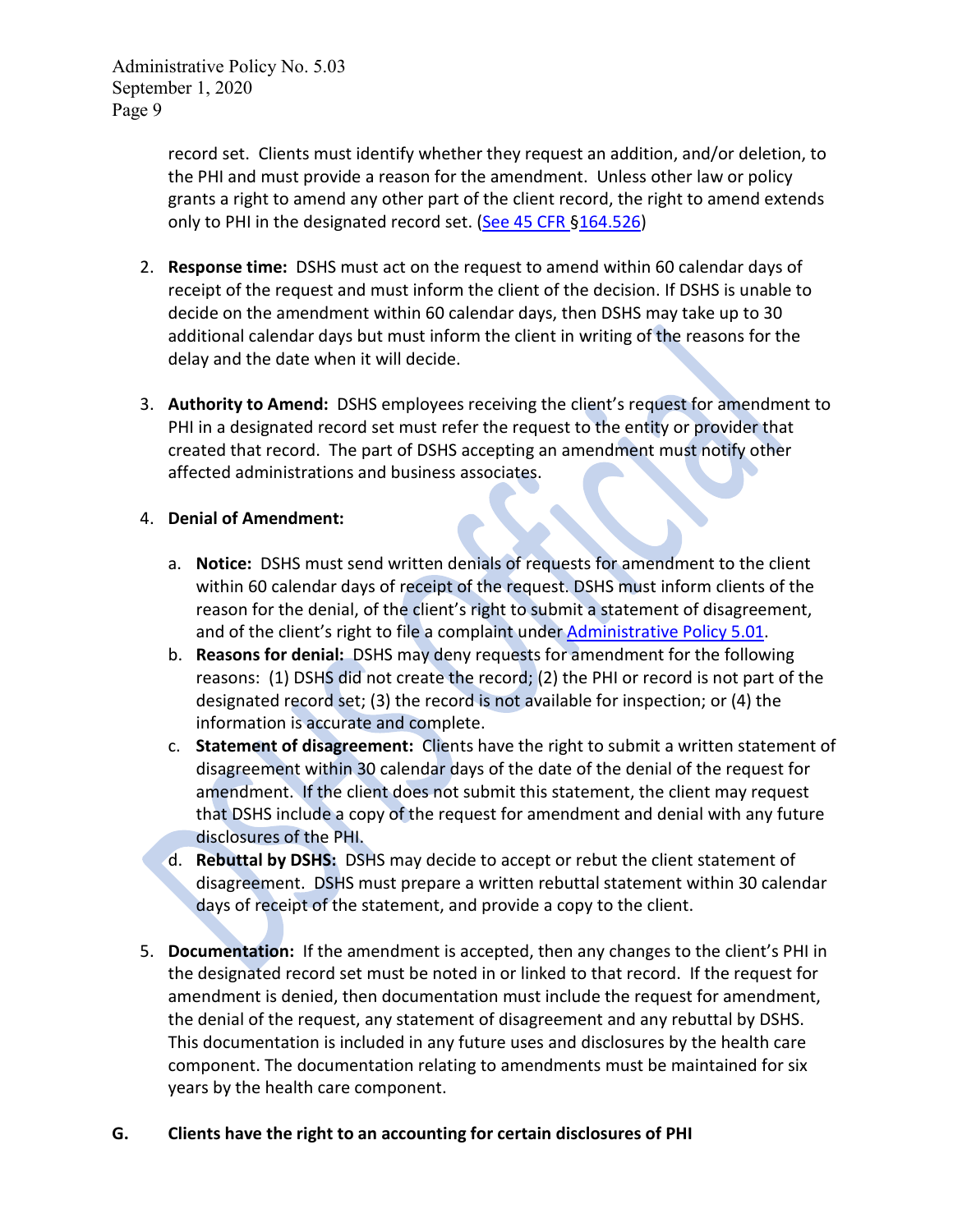- 1. **Tracked disclosures:** DSHS is not required to track certain disclosures of PHI, such as disclosures to carry out treatment, payment and health care operations; disclosures to clients themselves or with client authorization, disclosures to correctional institutions or law enforcement, or disclosures as part of a limited data set (se[e 45 C.F.R. §164.528\(a\)\)](https://www.ecfr.gov/cgi-bin/retrieveECFR?gp=&SID=6dd161ddba1daccd8a832e3b49daaa65&mc=true&r=SECTION&n=se45.2.164_1528) However, DSHS must, at a minimum, document and track other disclosures of PHI made by DSHS health care components and its business associates without client permission as a part of:
	- a. Unauthorized access to or breaches of PHI;
	- b. Information released under a subpoenas or order issued by an administrative law or court judge when disclosure is not for health care operations (e.g., when DSHS is a party to the proceeding);
	- c. Records disclosed for research purposes;
	- d. Reporting diseases, injuries, disabilities, and vital events to public health authorities or others allowed to receive this information; and
	- e. Disclosing other information under law that is not exempt from accounting under 45 [CFR §164.528\(a\).](https://www.ecfr.gov/cgi-bin/text-idx?SID=aee557909a1fb00a83ae931f4cd4e6ea&mc=true&node=pt45.2.164&rgn=div5#se45.2.164_1528)
- 2. **Content of accounting:** Upon written request, DSHS must provide a client with the following information about disclosures of PHI that occurred during the six years prior to the date on which the accounting is requested (or such shorter time period at the request of the individual):
	- a. The date of the disclosure;
	- b. The name of the recipient of the information, and the address, if known;
	- c. A brief description of what PHI was disclosed;
	- d. The purpose for the disclosure; and
	- e. The number or frequency of the disclosures and the date of the last disclosure made during the accounting period, if DSHS makes multiple disclosures about a client to the same person or agency.
- 3. **Research activities:** For research activities where DSHS has disclosed the PHI of more than 50 Clients without authorization, the DSHS human research review section is responsible under [Administrative Policy 12.01](http://one.dshs.wa.lcl/Policies/Administrative/DSHS-AP-12-01.pdf) to account for the disclosure and may instead provide the information listed in [45 CFR §164.528 \(b\)\(4\)\(i\).](https://www.ecfr.gov/cgi-bin/text-idx?SID=aee557909a1fb00a83ae931f4cd4e6ea&mc=true&node=pt45.2.164&rgn=div5#se45.2.164_1528)
- 4. **Requests for accounting:** A client may request an accounting on a Request for Records [Form 17-041](http://forms.dshs.wa.lcl/formDetails.aspx?ID=3672) by indicating the parts of DSHS health care components to include and specifying "accounting of disclosures" in the blank after "the following records" in the client records section or by any other means that indicate the client wants this information.
- 5. **Responding to requests:** If a client requests an accounting of disclosures, DSHS must provide the accounting within 60 calendar days. If DSHS is unable to provide the accounting within 60 calendar days, then DSHS may take up to 30 additional calendar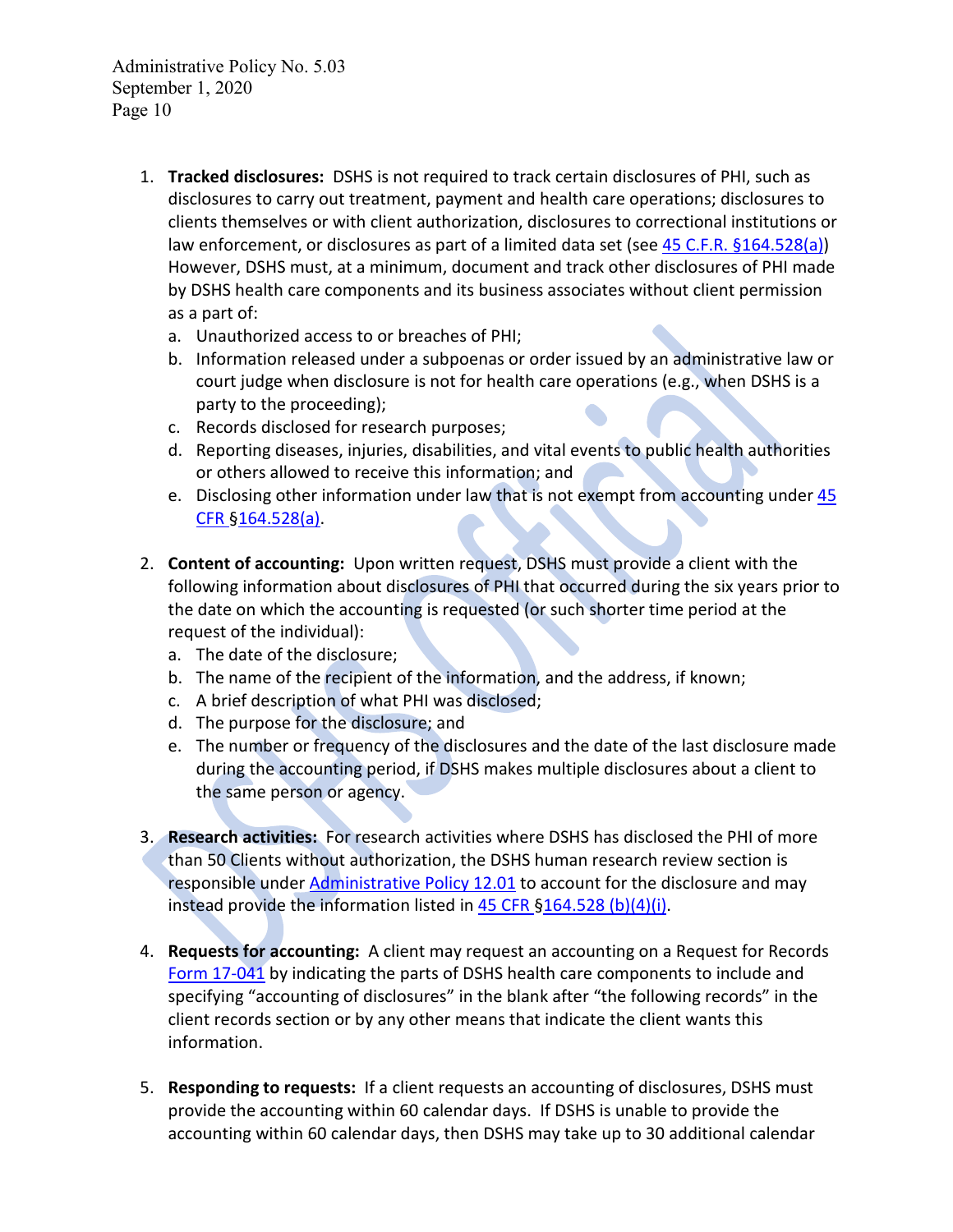> days but must inform the client in writing of the reasons for the delay and the date when it will provide the accounting.

If the client requests an accounting of all DSHS health care component disclosures, then the request must be referred to the appropriate designated privacy coordinator to route the request to other health care components that have designated record sets for the client. Business associates must also be contacted to determine if they have made any disclosures that are required to be tracked. The accounting must include disclosures that are required to be tracked for the past six years.

- 6. **Cost of accounting:** DSHS must provide the accounting without charge in response to a client's first request within 12 months. If a client requests additional accountings within the 12-month period, then DSHS may charge for the costs of the accounting as provided in  $E(1)(e)$  above so long as the client is informed of the fee in advanced. (45 CFR) [§164.528\(c\)\(2\)\)](https://www.ecfr.gov/cgi-bin/retrieveECFR?gp=&SID=6dd161ddba1daccd8a832e3b49daaa65&mc=true&r=SECTION&n=se45.2.164_1528)
- 7. **Documentation:** DSHS must document and retain accountings of disclosures for a minimum of six years. The documentation relating to requests for an accounting must be retained for six years.

## **H. Clients have the right to request that DSHS restrict uses and disclosures of PHI**

- 1. **Requests for restrictions:** A Client may request that DSHS restrict how it uses and discloses the client's PHI. However, HIPAA allows DSHS to deny that request. DSHS finds that restrictions on use and disclosure of PHI would generally be administratively burdensome and would unduly impede DSHS operations. DSHS will not grant restrictions to use and disclosure of PHI under HIPAA except in extenuating circumstances approved by the division director or designee.
- 2. **Effect of restrictions:** If a restriction is granted, then the division director or designee must inform other parts of DSHS that have client records. Any restrictions granted must follow the procedures and standards set forth in HIPAA in [45 CFR §164.522 \(a\).](https://www.ecfr.gov/cgi-bin/text-idx?SID=aee557909a1fb00a83ae931f4cd4e6ea&mc=true&node=pt45.2.164&rgn=div5#se45.2.164_1522)

# **I. Clients have the right to request alternative means for communications of PHI**

1. **Requests:** DSHS allows clients to request that any communication of PHI be through alternative means (for example, by phone call instead of by mail) or to alternative locations (for example, to client's place of employment instead of to client's home address). HIPAA requires DSHS to grant reasonable requests for alternative means of communication. Clients may also request or consent to receive communications in an unsecured format as long as they are notified of the unsecured nature of the communication. For example, clients may request to receive information in an unencrypted format. [\(See 45 CFR §164.522\(b\)](https://www.ecfr.gov/cgi-bin/retrieveECFR?gp=&SID=6dd161ddba1daccd8a832e3b49daaa65&mc=true&r=SECTION&n=se45.2.164_1522))